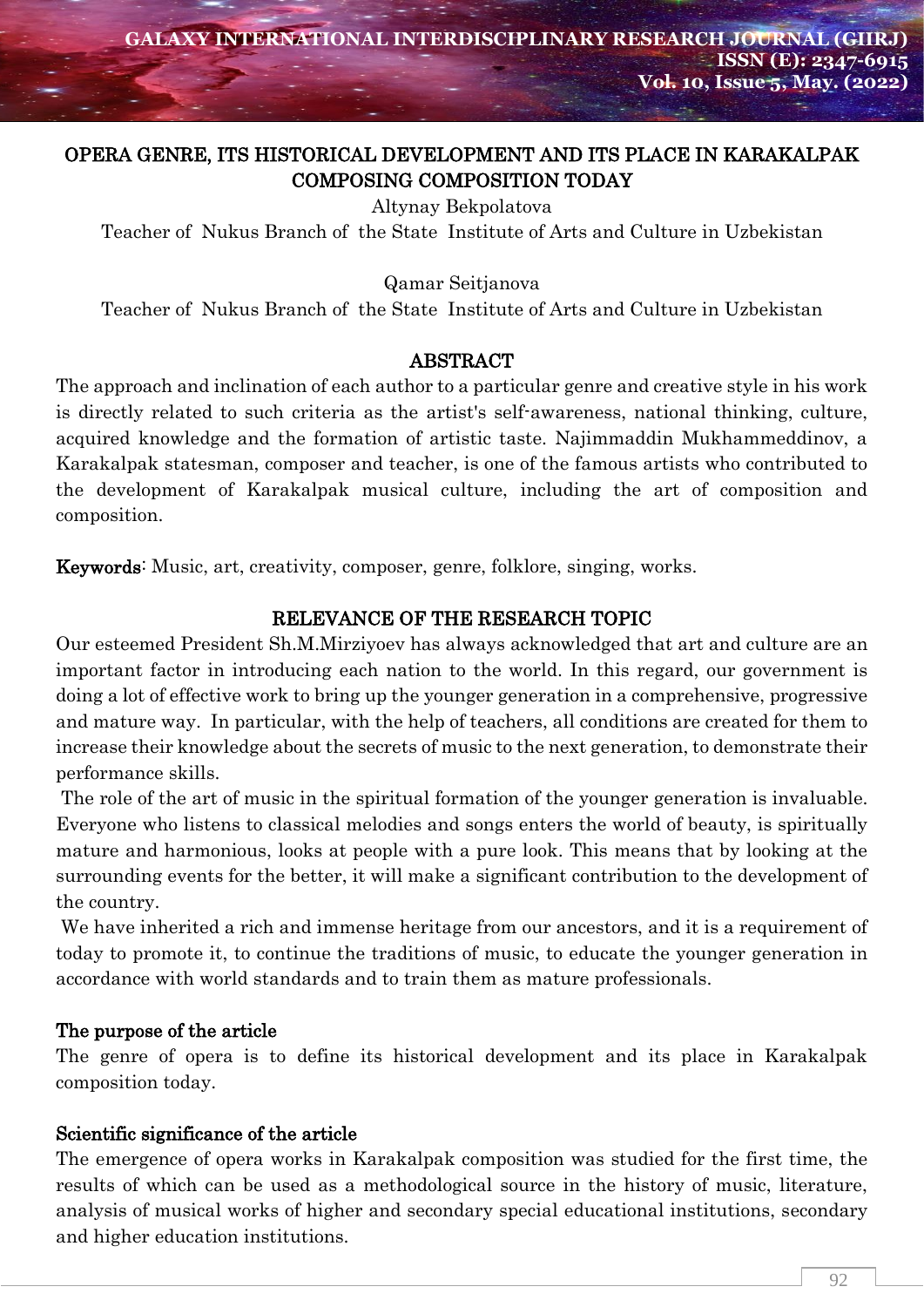The bright facets of each composer's talent are embodied in the musical works he creates, presenting national and universal ideas and themes, unique creative interpretations and artistic forms to the audience. In this regard, the approach and inclination of each author in a particular genre and creative style in his work directly depends on such criteria as the consciousness of the artist, national thinking, culture, knowledge acquired and the formation of artistic taste.

The bright facets of each composer's talent are embodied in the musical works he creates, presenting national and universal ideas and themes, unique creative interpretations and artistic forms to the audience. In this regard, the approach and inclination of each author in a particular genre and creative style in his work directly depends on such criteria as the consciousness of the artist, national thinking, culture, knowledge acquired and the formation of artistic taste.

One of the well-known artists, Karakalpak statesman, composer and educator Najimmaddin Mukhammeddinov, who contributed to the development of music culture of Karakalpakstan in the twentieth century, including the art of composition and composition, has a special place.

Najimmaddin Mukhammeddinov was born on August 26, 1937 in Takhtakor district in a family of intellectuals. After graduating from high school, he entered the Hamza Art School in the capital (1957-1961) to study music. After graduating from this music school, he returned to his native Nukus, where he was born and raised in 1961, and took his first steps in his pedagogical career on the violin at the local music school. But his passion for music, his desire to work on himself and deepen his professional knowledge, as well as the creative side of his heart in response to these wonderful sounds of music, entered the Kazakh State Conservatory named after Kurmangazy in 1966 in Almaty, Kazakhstan. Najimmaddin Muhammeddinov improved his knowledge under the guidance of E. Rakhmadiev, a leading professor of composition at the University of Music. After graduating from the conservatory in 1971, he returned to his homeland and worked tirelessly for the development of Karakalpak music life and culture. In particular, until 1986, the composer worked as the chief conductor of the Karakalpak Philharmonic named after Berdakh, then in the formation of the orchestra of folk instruments under the TV and Radio Committee, chaired the Karakalpak Association of Composers and Composers. Over time, he served as Minister of Culture and Arts from 1986 to 1999, director of the Nukus College of Culture and Arts from 1999 to 2005, and chairman of the Karakalpak Association of Composers and Composers from 2005 to the present day.

From the very first years of independence of Uzbekistan and to this day, the composer has been actively working as an organizer of musical performances at many state events, national holidays of Independence and Navruz, and contributes to the celebration of these great dates at a high level and quality. He is the musical and artistic director of the annual concert program "Navruz" and Independence Day, which is held in Nukus.

N.Mukhammeddinov took part in the competition of music schools and colleges, employees of city and district culture departments, amateur artists, which has been broadcasted on Karakalpakstan television since 2008, on the way to the development of culture and art in the country. musicians, lyricists and songwriters, author of texts and history of origin, performers, folk songs and hymns, poets, artists, giving full information about and gaining the attention of the general public with his fair solution.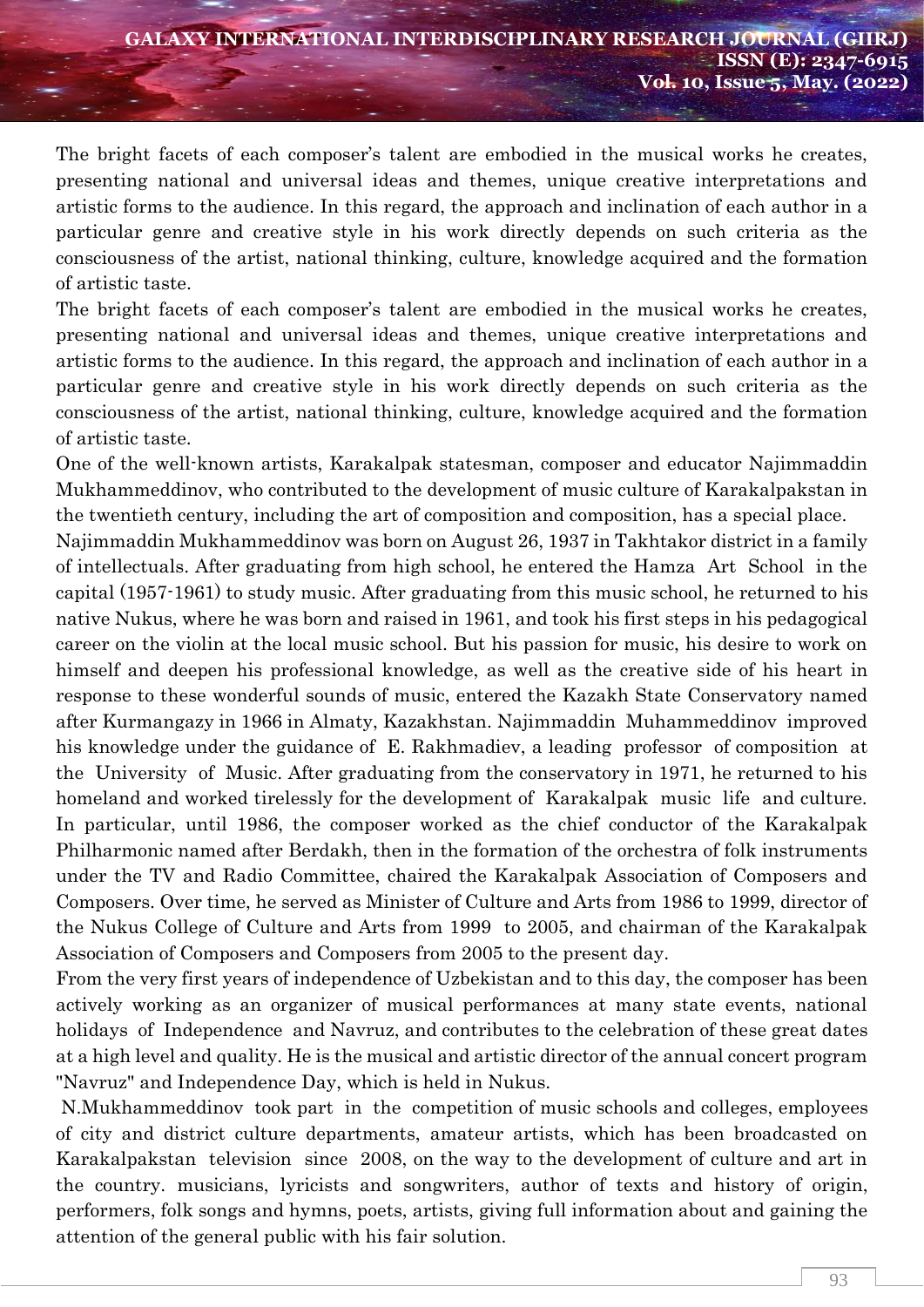Winner of the contest "Best Composer of the Year" organized by the Ministry of Culture of the Republic of Karakalpakstan in 2013, in 2015 by the Jogorku Kenesh of the Republic of Karakalpakstan and the Ministry of Culture of the Republic of Karakalpakstan for services in the development of art, culture and spirituality.

He was the winner of the Ardaqlao-2015 award.

N.Mukhammeddinov is a well-known and respected composer. His works are based on such ideas as national traditions, devotion to the Motherland, the dignity of independence.

His opera "Ajiniyaz", ballet "Ayjamal", musical drama "Alpomish", musical comedy "Tukkiz tunkillok, bir chanqilloq" are in the repertoire of the Karakalpak State Academic Musical Drama Theater named after Berdakh and theaters of young audiences named after S. Khojaniyazov, folk theaters. His choir, cantata "Karakalpakstan" for soloists, suite with 4 sections in the symphonic genre "Choreographic landscapes", a poem for violin and piano "Song and dance", a three-part poem "Kobiz navolari" for orchestra of folk instruments. Amu Marvaridi has created a vocal cycle, piano, violin, cello, chamber ballad, octet and many other works.

For the last three years N.Mukhammeddinov has been performing for soloists, choirs and symphony orchestras "Flowering Uzbekistan!" He re-staged the opera "Ajiniyaz" dedicated to the 190th anniversary of the birth of our great ancestor Ajiniyaz. He also created a musical work "As the youth passes", which is aimed at honoring the elderly. This song has a deep place in the hearts of many people.

N.Mukhammeddinov still demonstrates his great creative aspirations and actively participates in all competitions and festivals with his works. At the contest "Yagonasan, muqaddas Vatan" in Tashkent, the performance of the song "Tugilgan el" composed by G.Dauletova to the music of composer N.Muhammeddinov was highly appreciated by the group "Quartet" and won a prize. Honored Artist S.Sapaev was the winner of the competition.

The songs "Uzbekistanim", "Bugun bayram" and arias from the opera "Ajiniyaz" performed by the People's Artist of the Republic of Uzbekistan M.Sapaeva were praised at the international music festival in England.

Honored Artists of the Republic of Uzbekistan J.Piyazov, E.Aytniyazova, R.Kutekeeva, Honored Artists of Karakalpakstan D.Khojambergenov, A.Tajibaev have been participating in international competitions and festivals, performing arias from N.Mukhammeddinov's operas.

## **CONCLUSION**

Bilim Publishing House has also published a keyboard version of the opera Ajiniyaz and a keyboard for the ballet Ayjamal in Uzbek, Karakalpak, Russian and English. The English version of this work allows the musical work to be spread around the world, to be performed anywhere in the world, in any country.

In 2016, "Yagonasan, mukaddas Vatan!" At the final stage of the competition, the song "Qadrdonim" written by the poet I. Mirzo was performed by the Honored Artist of Uzbekistan J. Piyazov and took first place in the competition. Also, the author of the anthem of the Republic of Uzbekistan, a well-known composer, took an active part in the preparation of the show dedicated to the 100th anniversary of M. Burkhanov and made a huge contribution.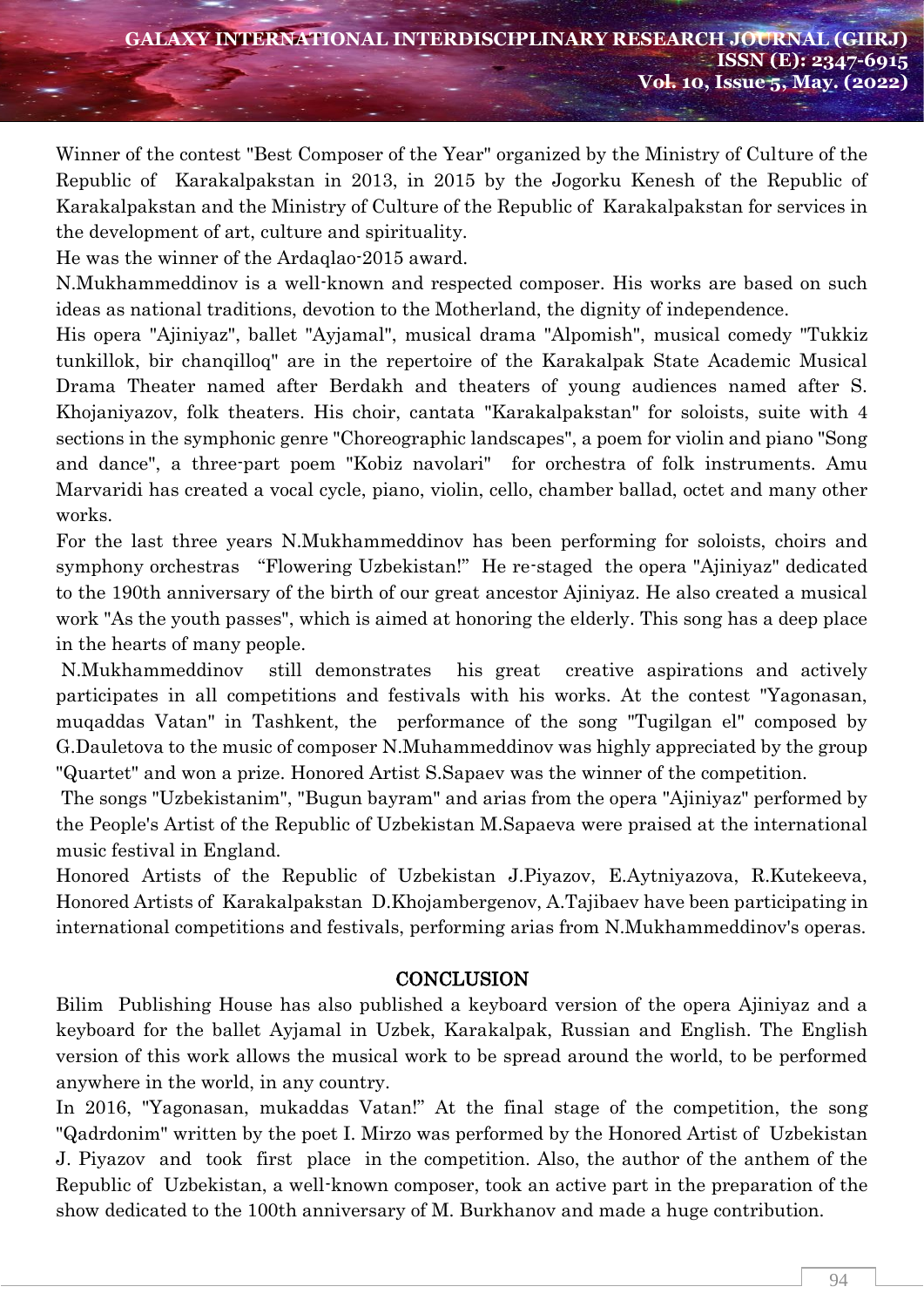In November 2017, on the occasion of the 80th anniversary of N.Mukhammeddinov, a solemn creative meeting was held at universities, music and art schools, Karakalpak Academic Musical Theater named after Berdakh. During the meetings, on the basis of the composer's new epic "Forty Girls", 4 acts written on the libretto of the poetess G. Matyakubova, arias from the opera "Guloyim" with 11 pictures were performed.

During his career, he has trained many students, most of whom are People's Artists and Honored Artists of Uzbekistan and the Republic of Karakalpakstan. In particular, People's Artists of Uzbekistan and Karakalpakstan B.Matchanov, T.Doshumova, M.Sapaeva, G.Srymbetova, G.Ayimbetova, Honored Artists of Uzbekistan and the Republic of Karakalpakstan E.Aytniyazova, R.Kutekeeva, M.Otemuratov, D. Mambetmuratov, A.Usenova, S.Kallibekov and People's Artists of Karakalpakstan O.Temirkhanov, B.Otepbergenova are the favorite singers of our people.

Young talents J.Piyazov, A.Piyazov, S.Kosekeev, O.Akimbaev, A.Askarov, T.Tileumuratov, M.Khojasov, J.Bekbergenova, G.Sapaeva, R.Masharipov, J.Jiemuratov, G.Bekturganova Today he performs musical compositions composed by N.Mukhammeddinov.

A.Turemuratova, G.Akhymbetova, U.Orynbaeva, winners of the State Prize named after Zulfiya, winners of the Nihol Prize, honored artists of the Republic of Uzbekistan and the Republic of Karakalpakstan M.Otemuratov, G.Otepova, L.Makhammaddinova, The Khojasovs (deceased) have many creative achievements.

N. Mukhammeddinov, as the chairman of the Republican board of the Zulfiya State Prize, Nikhol State Prize and "Yagonasan, mukaddas Vatan!" competitions, is discovering new talents among young people who can express the national anthem, motherhood and beauty in their work.

In 2017, a big concert dedicated to the works of N.Mukhammeddinov was held, this year more than 30 songs were composed, of which the duet "Vatan Madhi" and the duet "Karakalpak woman" were broadcast on television every day and were well received by the audience.

In 2017, all well-known singers of the Republic of Karakalpakstan took part in a two-day charity concert "Winged Songs" dedicated to the works of N. Mukhammeddinov, which was applauded by the general public.

In 2017, at the International Eco-Festival in Muynak district, his musical work "Let's go to the Muynak, friends" (poem by G. Matyakubova) won first place at the festival. A new version of the ballet "Ayjamal" was also staged at the Karakalpak State Academic Musical Drama Theater named after Berdakh.

G. Matyakubova's book "Leader of the Word" about the life and career of N.Mukhammeddinov was published. It shows how great works the composer has created and his humanity with a truly humane quality.

At the International Symphonic Music Festival in Tashkent on November 6-10, 2018, A.Piyazov performed N.Mukhammeddinov's symphonic work "Ballad about Norasta" written for violin, cello and piano. Another great work at the festival was a dance song for violin and piano by the honored artist of Karakalpakstan M.Saparov, pianist A.Utegenov, and these two works of the composer were awarded certificates and valuable prizes.

On September 30 and October 1, 2019, the premiere of the composer's opera "Guloyim" was held. The most important aspect of the opera is that it is the first ethno-opera performed jointly